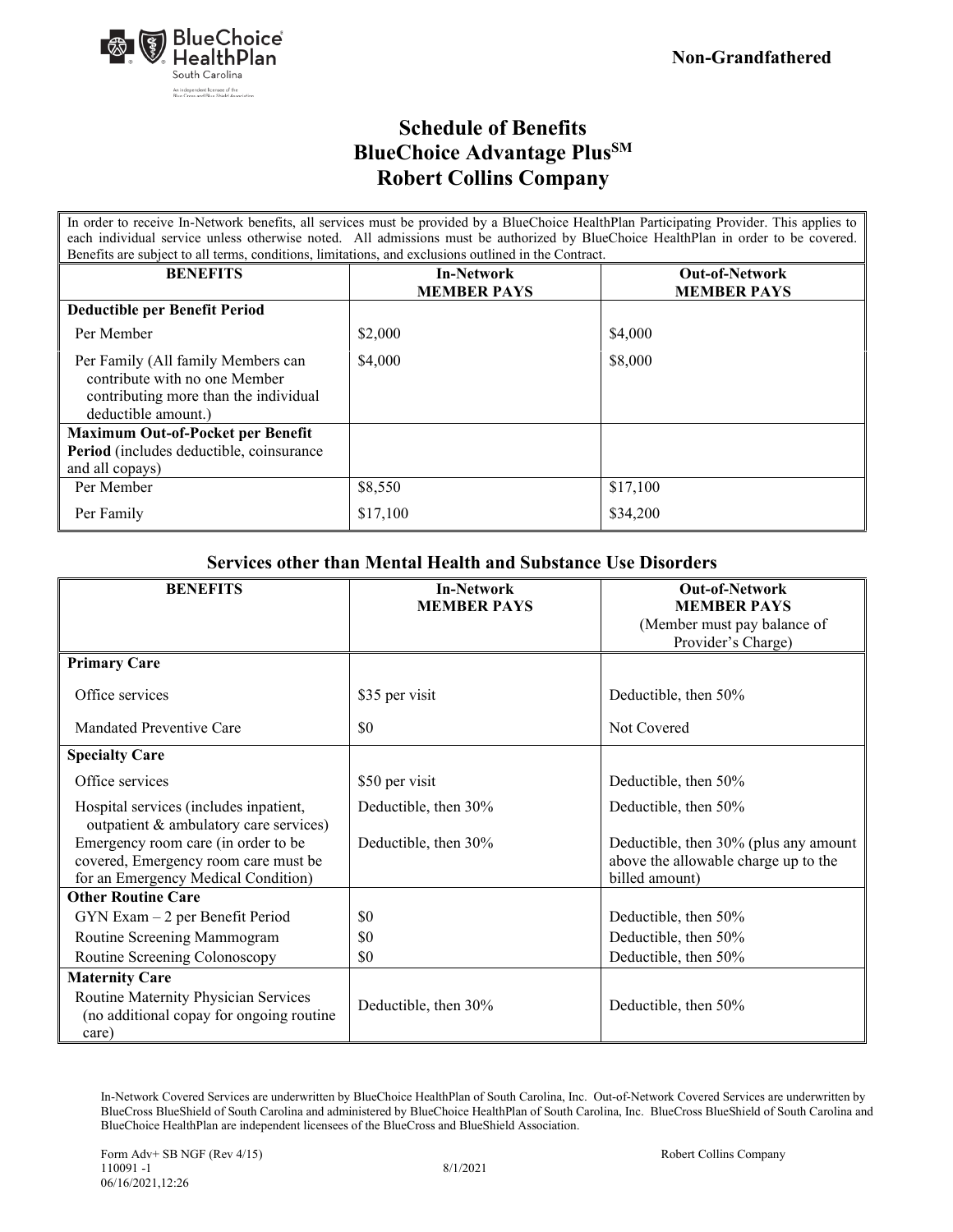

In order to receive In-Network benefits, all services must be provided by a BlueChoice HealthPlan Participating Provider. This applies to each individual service unless otherwise noted. All admissions must be authorized by BlueChoice HealthPlan in order to be covered. Benefits are subject to all terms, conditions, limitations, and exclusions outlined in the Contract.

#### **Services other than Mental Health and Substance Use Disorders**

| <b>BENEFITS</b>                                                                                                                                                                  | <b>In-Network</b><br><b>MEMBER PAYS</b>                                                                                                                            | <b>Out-of-Network</b><br><b>MEMBER PAYS</b><br>(Member must pay balance of<br>Provider's Charge)     |
|----------------------------------------------------------------------------------------------------------------------------------------------------------------------------------|--------------------------------------------------------------------------------------------------------------------------------------------------------------------|------------------------------------------------------------------------------------------------------|
| <b>Inpatient Hospital/Facility Services</b>                                                                                                                                      |                                                                                                                                                                    |                                                                                                      |
| (Authorization required)                                                                                                                                                         |                                                                                                                                                                    |                                                                                                      |
| Admission (including maternity)                                                                                                                                                  | Deductible, then 30%                                                                                                                                               | Deductible, then 50%                                                                                 |
| <b>Skilled Nursing Facility</b>                                                                                                                                                  | Deductible, then 30%                                                                                                                                               | Deductible, then 50%                                                                                 |
| Long-term Acute Care                                                                                                                                                             | Deductible, then 30%                                                                                                                                               | Deductible, then 50%                                                                                 |
| <b>Outpatient/Ambulatory Care Facilities</b>                                                                                                                                     |                                                                                                                                                                    |                                                                                                      |
| All outpatient services (including<br>maternity)                                                                                                                                 | Deductible, then 30%                                                                                                                                               | Deductible, then 50%                                                                                 |
| Emergency room services (in order to be<br>covered, Emergency room services must<br>be for an Emergency Medical Condition)                                                       | \$300 per visit, then 30%                                                                                                                                          | \$300 per visit, then 30% (plus any<br>amount above the allowable charge<br>up to the billed amount) |
| Ambulatory Surgical Center                                                                                                                                                       | \$50 per visit                                                                                                                                                     | Deductible, then 50%                                                                                 |
| Urgent care                                                                                                                                                                      | \$50 per visit                                                                                                                                                     | Deductible, then 50%                                                                                 |
| <b>Prescription Medicine</b>                                                                                                                                                     | Retail (up to a<br>Mail Order (up to a<br>31-day supply)<br>90-day supply)                                                                                         | Covered only at a Participating<br>Pharmacy                                                          |
| Tier 1<br>Tier 2                                                                                                                                                                 | \$8<br>\$20.00<br>\$25<br>\$62.50                                                                                                                                  |                                                                                                      |
| Tier 3<br>Tier 4                                                                                                                                                                 | \$45<br>\$112.50<br>\$70<br>\$175.00                                                                                                                               |                                                                                                      |
| No max per Benefit Period                                                                                                                                                        | You will have to pay more if you select<br>a non-generic drug instead of its less-<br>expensive Covered generic drug (or<br>Covered over the counter) alternative. |                                                                                                      |
| Tier 5                                                                                                                                                                           | \$125<br>\$312.50                                                                                                                                                  | Not Covered                                                                                          |
| Tier <sub>6</sub>                                                                                                                                                                | \$175<br>\$437.50                                                                                                                                                  |                                                                                                      |
| No max per Benefit Period                                                                                                                                                        | Not Covered: Drugs designated as                                                                                                                                   |                                                                                                      |
| Specialty medications are not<br>$\bullet$<br>available through the mail order<br>program for a 90-day supply. This<br>only applies to generic or brand drugs<br>in these tiers. | excluded on the Prescription Drug List.                                                                                                                            |                                                                                                      |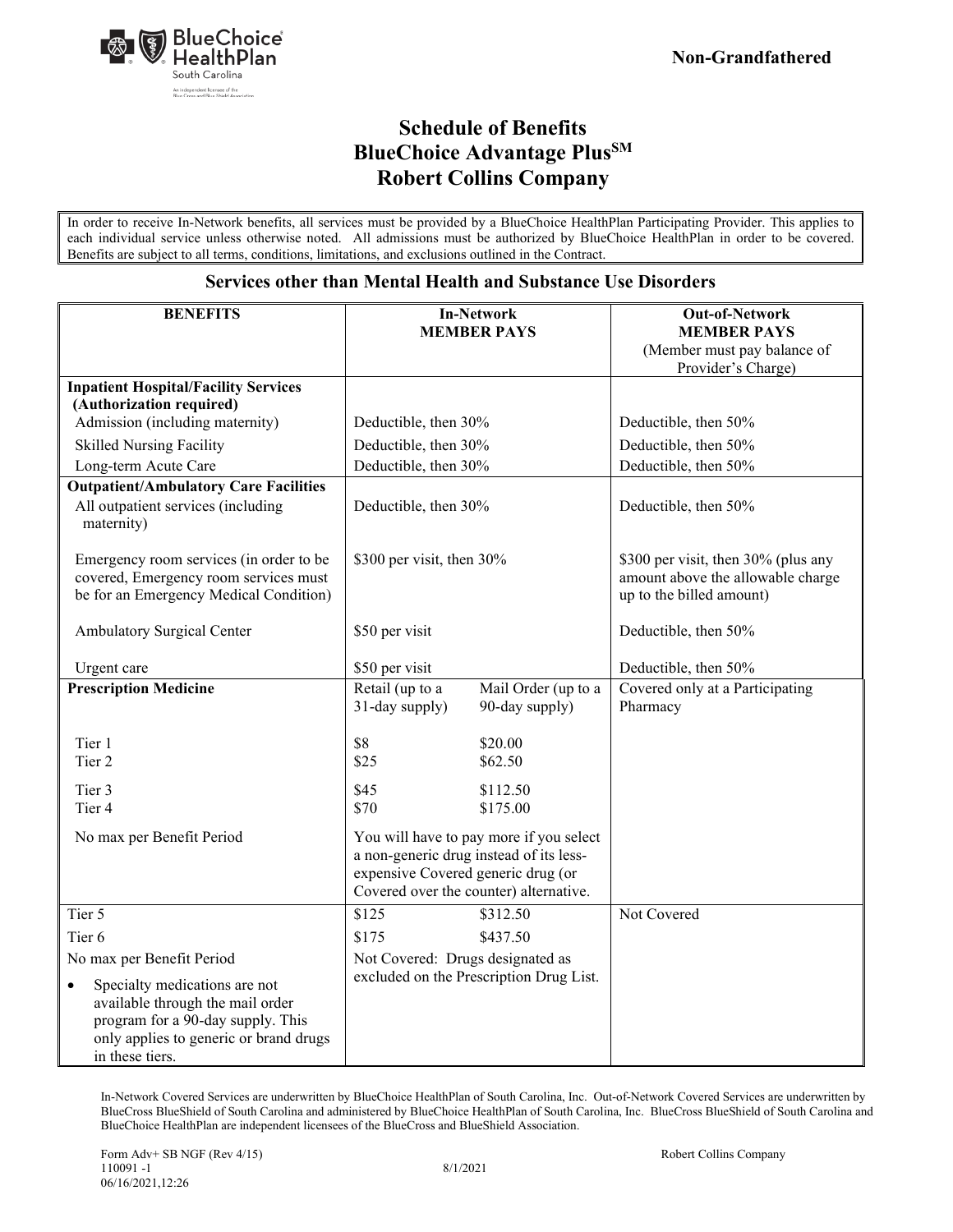

In order to receive In-Network benefits, all services must be provided by a BlueChoice HealthPlan Participating Provider. This applies to each individual service unless otherwise noted. All admissions must be authorized by BlueChoice HealthPlan in order to be covered. Benefits are subject to all terms, conditions, limitations, and exclusions outlined in the Contract.

| <b>BENEFITS</b>                                                                                             | <b>In-Network</b>    | <b>Out-of-Network</b>       |
|-------------------------------------------------------------------------------------------------------------|----------------------|-----------------------------|
|                                                                                                             | <b>MEMBER PAYS</b>   | <b>MEMBER PAYS</b>          |
|                                                                                                             |                      | (Member must pay balance of |
|                                                                                                             |                      | Provider's Charge)          |
| <b>Other Services</b>                                                                                       |                      |                             |
| Ambulance                                                                                                   | Deductible, then 30% | Deductible, then 50%        |
| Behavioral Therapy (ABA) for Autism Spectrum                                                                | Deductible, then 30% | Not Covered                 |
| Disorder                                                                                                    |                      |                             |
| Dental Services due to accidental injury                                                                    | Deductible, then 30% | Not Covered                 |
| Durable Medical Equipment (DME)                                                                             | Deductible, then 30% | Not Covered                 |
| Home Health                                                                                                 | Deductible, then 30% | Deductible, then 50%        |
| Hospice                                                                                                     | Deductible, then 30% | Deductible, then 50%        |
| Initial Prosthetic Appliances                                                                               | Deductible, then 30% | Deductible, then 50%        |
| <b>Medical Supplies</b>                                                                                     | Deductible, then 30% | Deductible, then 50%        |
| Occupational Therapy                                                                                        | Deductible, then 30% | Not Covered                 |
| <b>Outpatient Private Duty Nursing</b>                                                                      | Deductible, then 30% | Deductible, then 50%        |
| Physical Therapy                                                                                            | Deductible, then 30% | Not Covered                 |
| Speech Therapy                                                                                              | Deductible, then 30% | Not Covered                 |
| <b>Chiropractic Services</b>                                                                                |                      |                             |
| Manipulation                                                                                                | \$50 per visit       | Not Covered                 |
|                                                                                                             |                      |                             |
| All Other Services                                                                                          | Deductible, then 30% | Not Covered                 |
|                                                                                                             |                      |                             |
| Covered Transplants will be treated the same as any other medical condition. Services must be provided at a |                      |                             |
| BlueChoice HealthPlan participating facility or a Blues Distinction for Transplant designated facility.     |                      |                             |

#### **Services other than Mental Health and Substance Use Disorders**

In-Network Covered Services are underwritten by BlueChoice HealthPlan of South Carolina, Inc. Out-of-Network Covered Services are underwritten by BlueCross BlueShield of South Carolina and administered by BlueChoice HealthPlan of South Carolina, Inc. BlueCross BlueShield of South Carolina and BlueChoice HealthPlan are independent licensees of the BlueCross and BlueShield Association.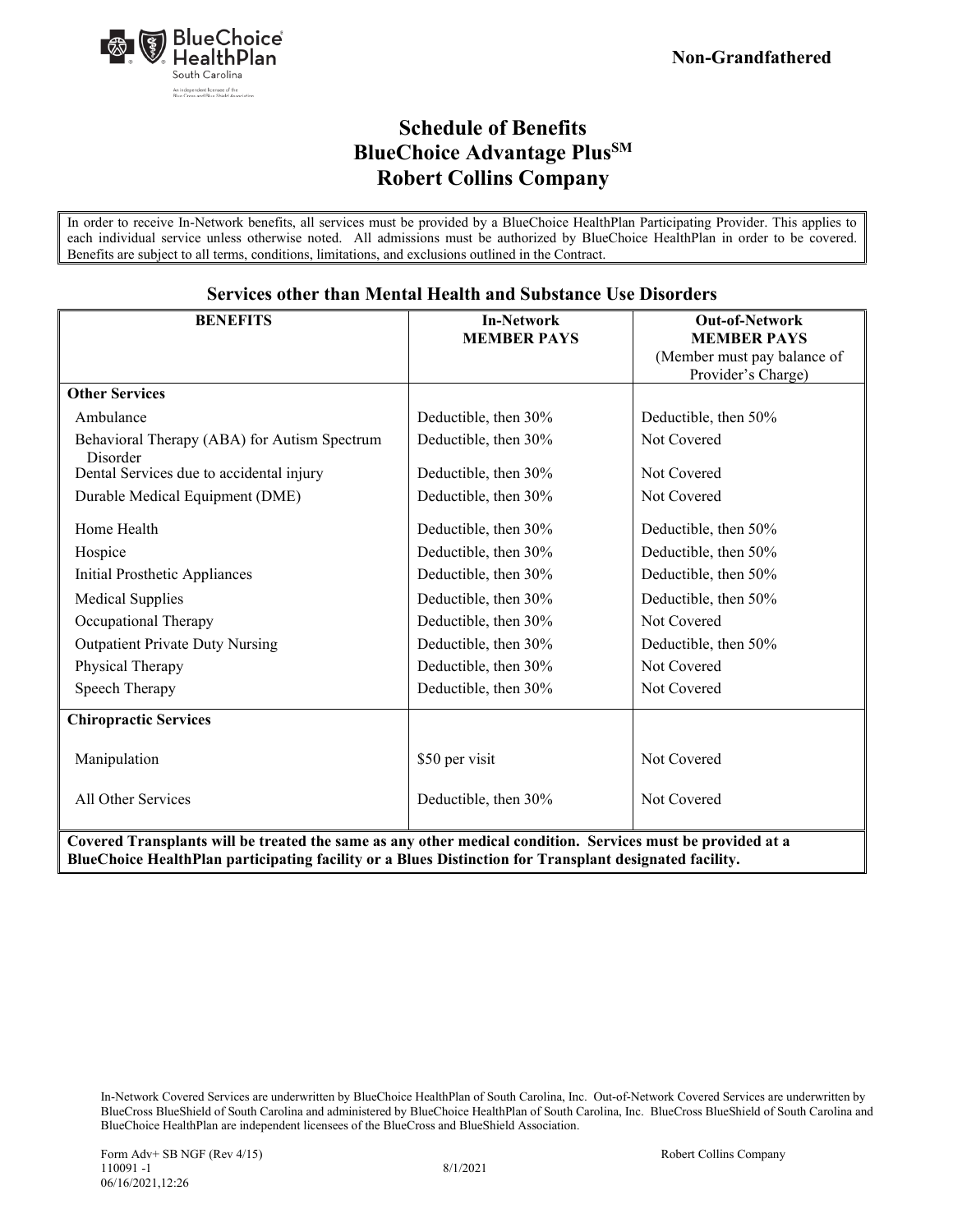

In order to receive In-Network benefits, all services must be provided by a BlueChoice HealthPlan Participating Provider. This applies to each individual service unless otherwise noted. All admissions must be authorized by BlueChoice HealthPlan in order to be covered. Benefits are subject to all terms, conditions, limitations, and exclusions outlined in the Contract.

### **Mental Health & Substance Use Disorders**

(Companion Benefit Alternatives, Inc. (CBA) must authorize these services in advance. On behalf of BlueChoice HealthPlan, CBA manages behavioral health and substance abuse benefits for our members and their dependents. CBA is a separate company. Call CBA at 1-800-868-1032)

| <b>BENEFITS</b>                                                        | <b>In-Network</b><br><b>MEMBER PAYS</b> | <b>Out-of-Network</b><br><b>MEMBER PAYS</b><br>(Member must pay balance of<br>Provider's Charge) |
|------------------------------------------------------------------------|-----------------------------------------|--------------------------------------------------------------------------------------------------|
| <b>Inpatient Hospital Facility Services</b>                            | Deductible, then 30%                    | Deductible, then 50%                                                                             |
| <b>Inpatient Physician Services</b>                                    | Deductible, then 30%                    | Deductible, then 50%                                                                             |
| <b>Outpatient Facility Institutional Services</b>                      | Deductible, then 30%                    | Deductible, then 50%                                                                             |
| <b>Outpatient Facility Professional Services</b>                       | Deductible, then 30%                    | Deductible, then 50%                                                                             |
| Office Professional Services (does not require prior<br>authorization) | \$35 per visit                          | Deductible, then 50%                                                                             |
| Urgent Care (does not require prior authorization)                     | Deductible, then 30%                    | Deductible, then 50%                                                                             |

Benefits not listed above will be covered the same as "Services other than Mental Health and Substance Use Disorders"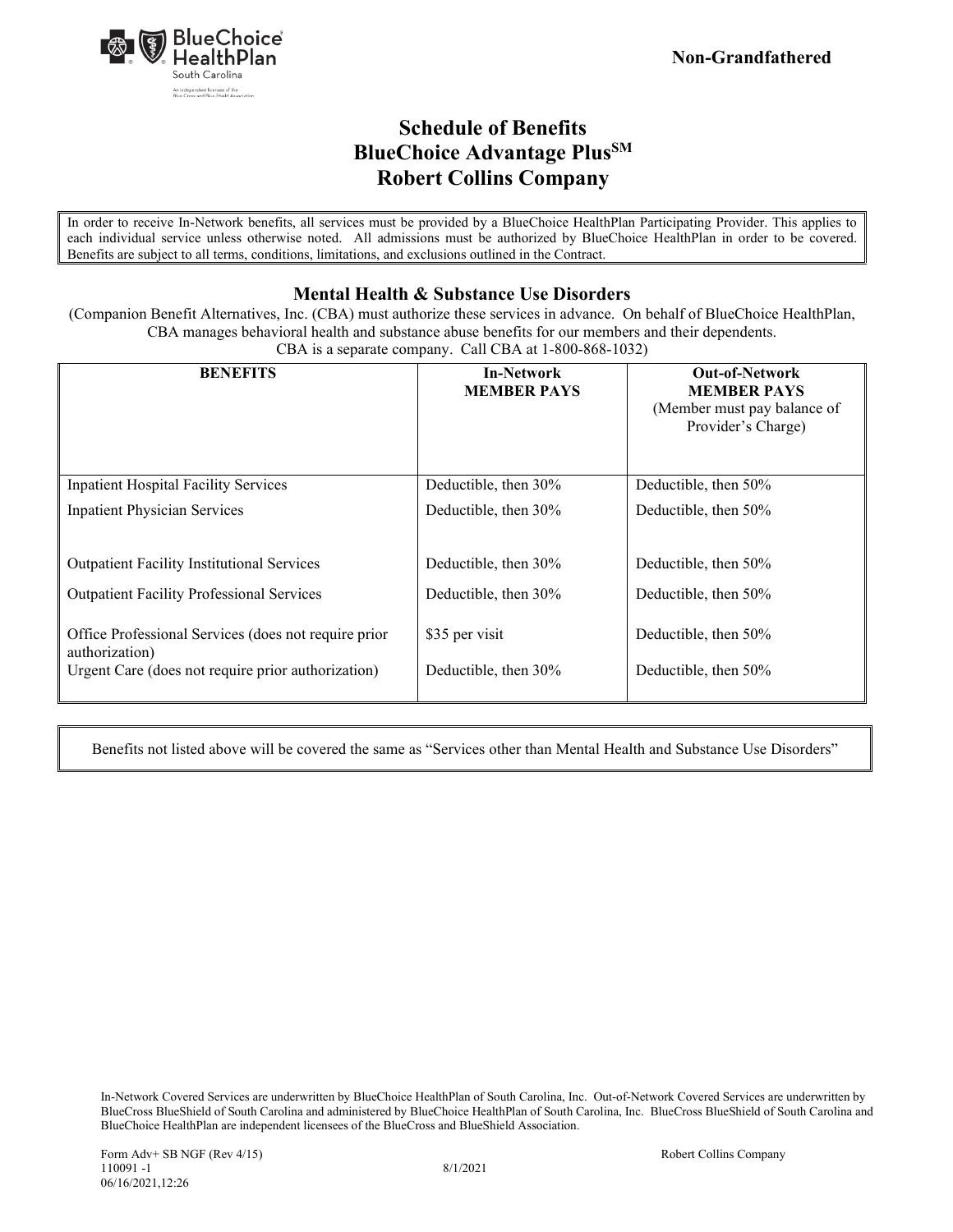

In order to receive In-Network benefits, all services must be provided by a BlueChoice HealthPlan Participating Provider. This applies to each individual service unless otherwise noted. All admissions must be authorized by BlueChoice HealthPlan in order to be covered. Benefits are subject to all terms, conditions, limitations, and exclusions outlined in the Contract.

| <b>MAXIMUMS</b>                        |                              |
|----------------------------------------|------------------------------|
| Occupational Therapy                   | 20 visits per Benefit Period |
| <b>Outpatient Private Duty Nursing</b> | 60 visits per Benefit Period |
| Physical Therapy                       | 20 visits per Benefit Period |
| <b>Skilled Nursing Facility</b>        | 120 days per Benefit Period  |
| Speech Therapy                         | 20 visits per Benefit Period |
| <b>Benefit Period</b>                  | Contract Year                |

| <b>BENEFITS</b>                                                                                                                                                                                                   | <b>MEMBER PAYS</b>           |
|-------------------------------------------------------------------------------------------------------------------------------------------------------------------------------------------------------------------|------------------------------|
| <b>Routine Vision Care - Physicians EyeCare Network</b><br>(PEN) Providers Only (Refer to Provider Directory)                                                                                                     | (Authorization not required) |
| One routine eye exam or one exam for contact lenses per<br><b>Benefit Period</b>                                                                                                                                  | \$0                          |
| One standard contact lens fitting per Benefit Period                                                                                                                                                              | \$45                         |
| One pair of eyewear from a designated selection every other<br><b>Benefit Period</b>                                                                                                                              | \$0                          |
| Please consult your PEN Provider for information on<br>discounts for which you may be eligible if you elect to<br>receive eyewear/contact lenses outside the standard<br>designated selection.                    |                              |
| (For Members outside of the South Carolina service area,<br>\$71 will be allowed toward the routine eye exam and a \$120<br>credit will apply to the purchase of eyewear. Claims must<br>be filed by the Member.) |                              |

In-Network Covered Services are underwritten by BlueChoice HealthPlan of South Carolina, Inc. Out-of-Network Covered Services are underwritten by BlueCross BlueShield of South Carolina and administered by BlueChoice HealthPlan of South Carolina, Inc. BlueCross BlueShield of South Carolina and BlueChoice HealthPlan are independent licensees of the BlueCross and BlueShield Association.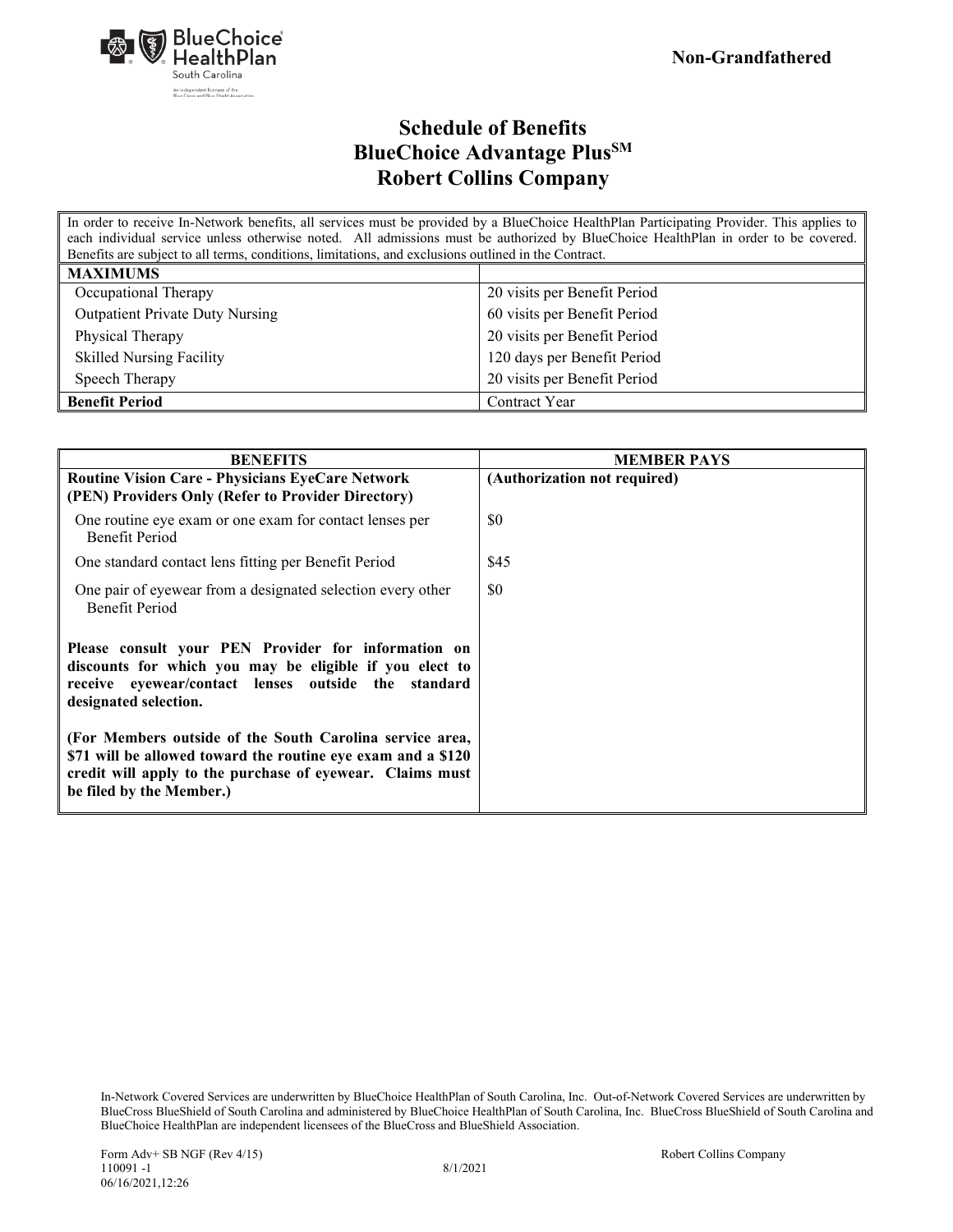

### **The following benefits are covered outside of the BlueChoice Advantage Plus medical benefits.**

| <b>BENEFITS</b>                                                                                                                                                                                                                                                                                                                                                                                                                                                   | <b>MEMBER PAYS</b> |
|-------------------------------------------------------------------------------------------------------------------------------------------------------------------------------------------------------------------------------------------------------------------------------------------------------------------------------------------------------------------------------------------------------------------------------------------------------------------|--------------------|
| <b>Employee Assistance Program (EAP Services)</b>                                                                                                                                                                                                                                                                                                                                                                                                                 |                    |
| Individual & Family Counseling (visits 1-3)                                                                                                                                                                                                                                                                                                                                                                                                                       | \$0                |
| Life Management Services (3 visits)                                                                                                                                                                                                                                                                                                                                                                                                                               | \$0                |
| Benefits are provided under an agreement between First<br>Sun EAP and the Employer. First Sun EAP is a separate<br>company that does not offer BlueChoice HealthPlan<br>products. These services are offered by First Sun EAP, not<br>BlueChoice HealthPlan. BlueChoice HealthPlan has no<br>responsibility for these services. For services, please call<br>First Sun EAP at 1-800-968-8143. First Sun EAP staff are<br>available 24 hours a day, 7 days a week. |                    |

- Personal Health Assessment
- Domestic Partners are covered.